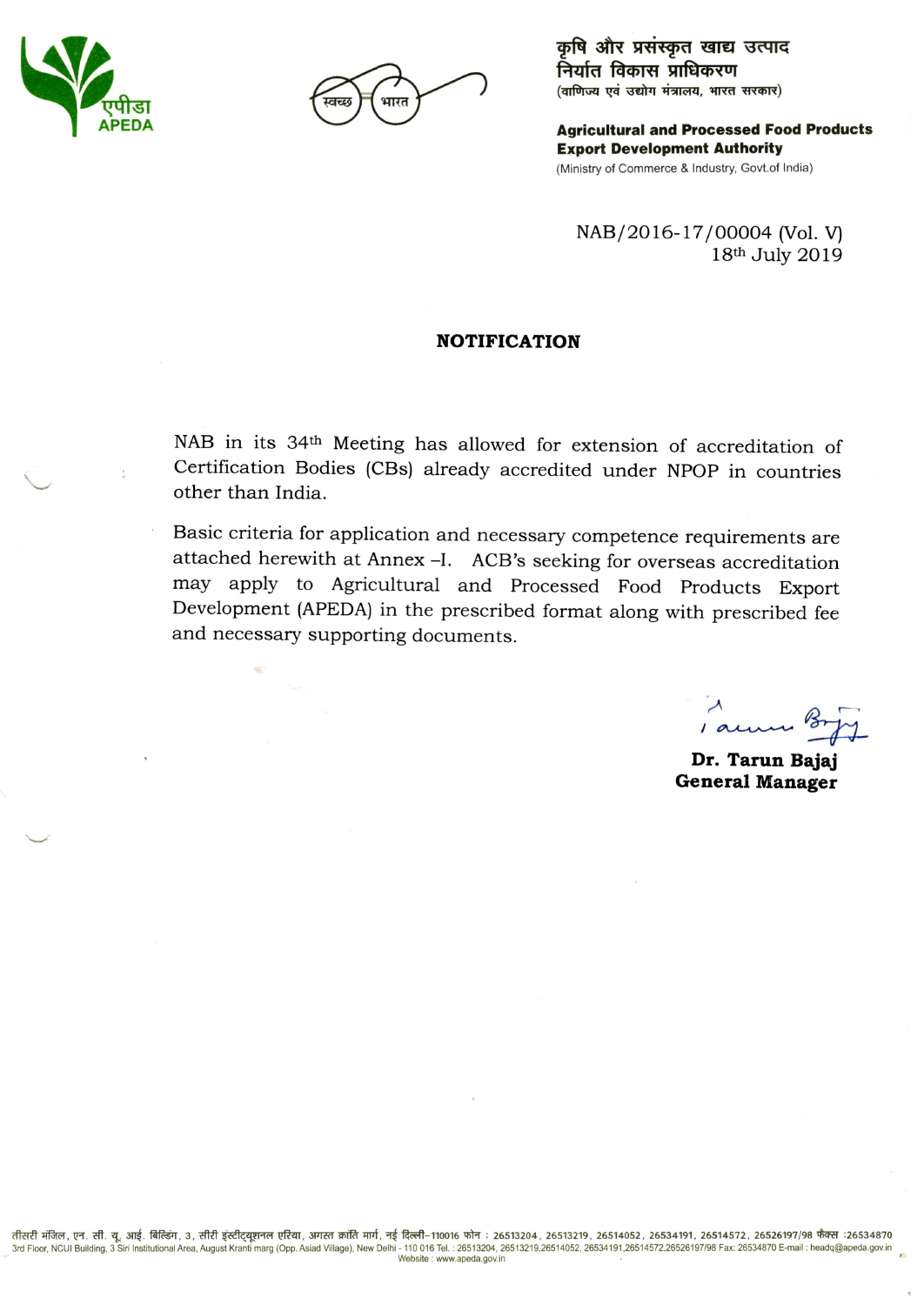# **Guidelines and eligibility criteria for extension of Accreditation for overseas certification.**

# **Eligibility Criteria and Requirements**

- 1. Certification bodies accredited under NPOP shall be eligible for seeking extension of accreditation for overseas certification
- 2. Accreditation extension shall be granted for the scopes ACBs are accredited and shall be limited to their accreditation cycle. Overseas accreditation extension shall be country/ countries specific.
- 3. Applicant ACBs shall have expertise, equipment and infrastructure required to carry out certification activities and have sufficient number of qualified and experienced staff for overseas activity for the country/ countries under application.
- 4. Have capacity to carry out control/inspection to ensure the compliance under NPOP.
- 5. Applicant ACBs shall have to offer adequate guarantee of objectively and impartiality and for no conflict of interest in the country of operation.
- 6. Applicant ACBs shall have to offer adequate guarantee that the certified products exported to India meets all the standard requirements under NPOP and FSS Act 2006.
- 7. Equivalence agreements/ recognition agreements applicable to NPOP in India shall not be applicable to overseas certification.

### **Procedure for application and implementation requirements**

- 1. The Accredited Certification Body (ACB) shall make an application to APEDA with prescribed fee. As accreditation extension shall be country specific, separate applications will be required for separate countries.
- 2. Applicant ACBs shall submit their fee structure leviable on overseas operators based on scopes and the same shall also be displayed on their websites.
- 3. On receipt of application APEDA shall review the application and supporting documents and at its discretion, if required can undertake one day office audit to ascertain compliance requirements.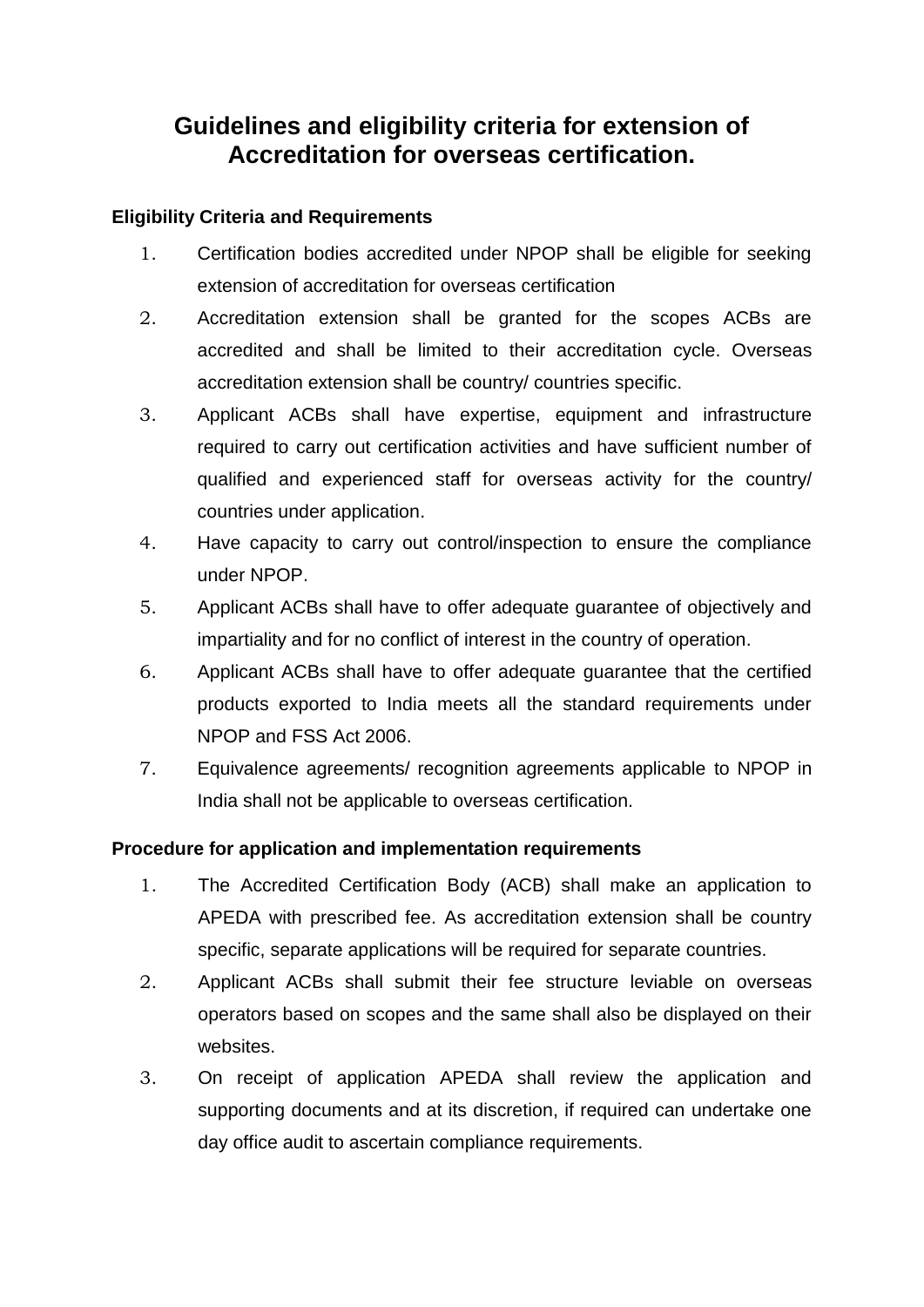- 4. The recommendation of APEDA shall be submitted to NAB for its review and for necessary accreditation extension decision.
- 5. ACBs granted with overseas accreditation extension shall be subjected to annual document audit during annual surveillance. In addition APEDA may also undertake witness audit in the country of operation at least once in each accreditation cycle. Necessary cost on such overseas witness audit shall be paid by the ACB.
- 6. As the overseas accreditation extension is being granted to certification bodies accredited in India under NPOP, all operational documents shall be maintained in their India offices and shall be available fopr audit and surveillance.
- 7. The ACB shall submit seperate annual report for overseas operations, giving details of projects registered, projects certified, TCs issued and quantity allowed for export to India.
- 8. Certification shall be done as per NPOP requirements and entire certification process shall be operated through the Tracenet

# **Accreditation and overseas witness audit fee for each accreditation cycle**

- 1. Rs. 2.5 lakh for accreditation extension per group of countries
- 2. Rs. 1.50 lakh for witness audit and surveillance

### **Group of countries for proposed for combined accreditation extension**

- 1. European Union
- 2. USA and Canada
- 3. Latin American and Caribbean
- 4. Africa
- 5. China, Taiwan and Japan
- 6. Middle east and NW Asia and neighbouring countries
- 7. CIS countries
- 8. ASEAN and other East and South Asian nations (except SAARC)
- 9. SAARC nations
- 10.Australia, New Zealand and other Oceania countries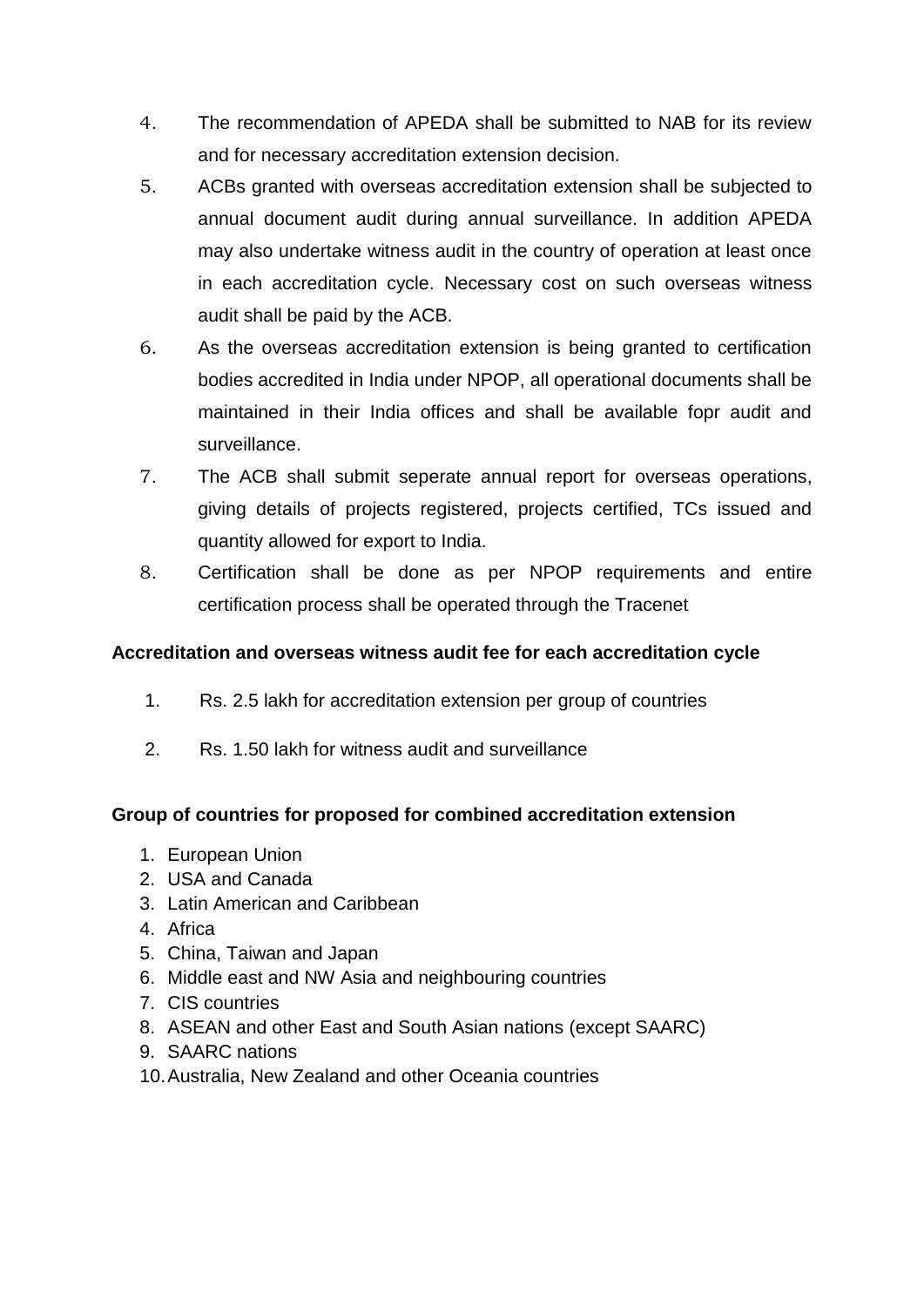### **APPLICATION FORM FOR EXTENSION OF SCOPE OF ACCREDITATION FOR OVERSEAS COUNTRIES UNDER NPOP**

- 1. Name of the Certification Body :
- 2. Name of MD/CEO/Director :
- 3. Address :

Phone No.: Fax No : E-mail : Website :

- 4. Legal Status :
- 5. Accreditation No. & Validity of Accreditation :
- 6. Scopes of accreditation approved :
- 7. Name of the country being applied for certification services
- 8. Scopes of certification being sought in the country
- 9. Organizational structure and personnel (Only the ones proposed for certification services in that country. Please enclose the organizational chart, list of personnel involved in the inspection and certification of the scope applied for covering the qualification, experience, job description, documentary proof of the appointments, trainings and other related activities)
- 10.Policies and procedures for inspection and certification for the scope/(s) applied for foreign country (Submit the policies, procedures and formats for operational part only applicable for that country and scope under NPOP)
- 11.Please indicate the proposed tariff structure for certification of the scope applied